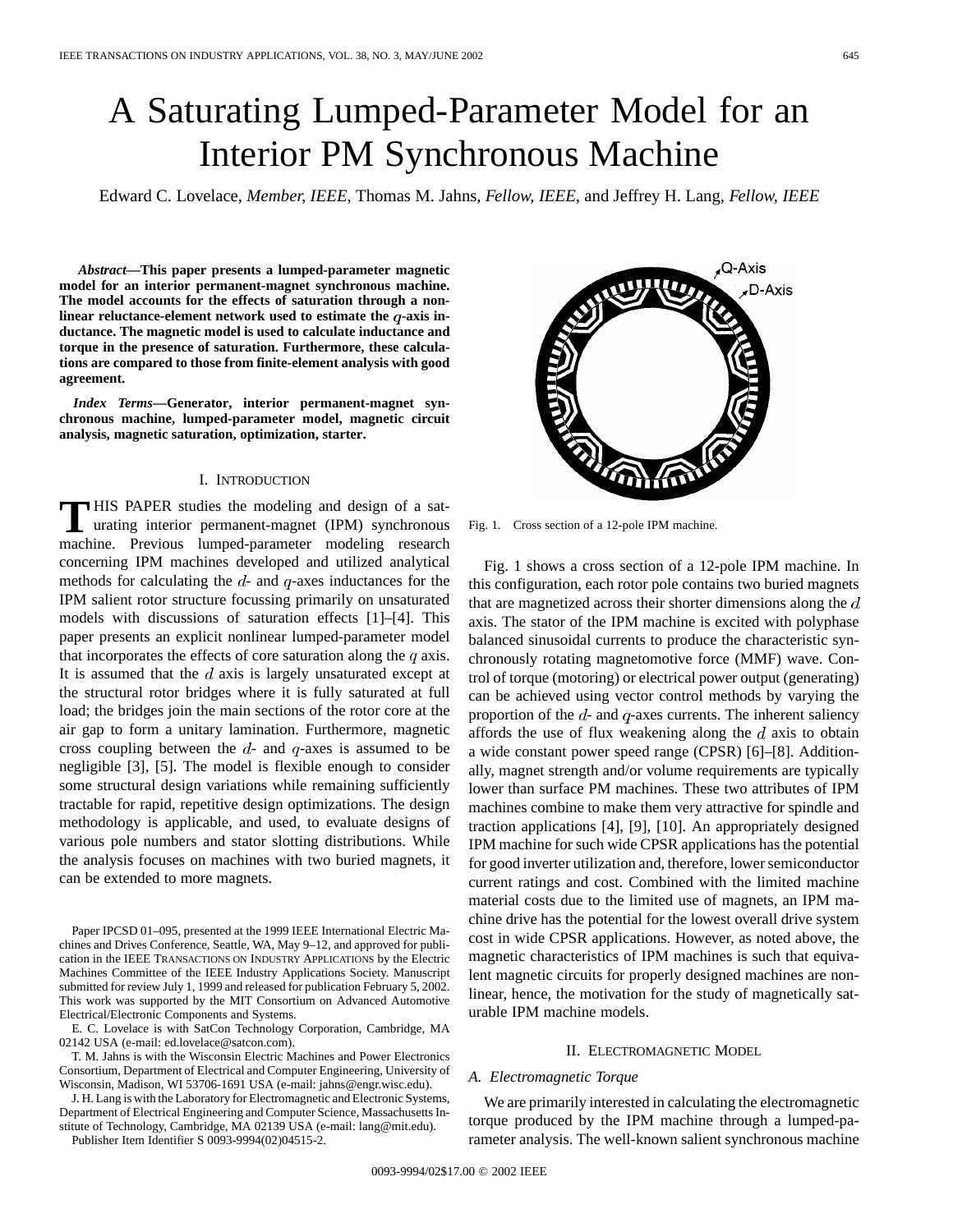

Fig. 2. Single pole of an IPM machine overlaid with an equivalent magnetic circuit to estimate d-axis inductance.

equation provides a good estimate for linear analysis [11]. For a three-phase machine, it is

$$
T = 3p\left(\lambda_{\rm PM} - \left(L_q - L_d\right)I_d\right)I_q\tag{1}
$$

where p is the number of pole pairs,  $\lambda_{\rm PM}$  is the fundamental flux linkage due to the PMs, and the inductances and currents,  $L_d$ ,  $L_q$ ,  $I_d$ , and  $I_q$ , are defined such that the d axis is coincident with the fundamental PM flux axis as shown in Fig. 1. Although (1) is typically applied to lumped-parameter analysis of machines using linear magnetic materials, the formula structure is still applicable if the inductances are implicit functions of the excitation when modeling real materials that saturate magnetically.

## *B. -Axis Inductance*

The  $d$ - and  $q$ -axes inductances are estimated using equivalent magnet circuits. First, the  $d$ -axis inductance is determined from inductance ratios defined with respect to an unsaturated  $q$ -axis inductance model. Then, the saturated  $q$ -axis inductance is calculated from a nonlinear magnetic circuit model.

For the given rotor cross section, the unsaturated  $q$ -axis magnetizing inductance  $L_{qm}$  can be calculated from the round-rotor air-gap inductance  $L_{\text{ag}}$  according to

$$
L_{qm} = L_{\text{ag}}.\tag{2}
$$

The  $q$ -axis inductance is then just the sum of the magnetizing component and the leakage term

$$
L_q = L_{qm} + L_l. \tag{3}
$$

Vagati *et al.* developed analytical relationships based on magnetic circuit analysis between the unsaturated  $q$ -axis inductance to the d-axis inductance [1], [2]. That  $d$ -axis model is summarized as follows and its equations are applied without derivation. For the rotor cross section from Fig. 1, the equivalent  $d$ -axis magnetic circuit is chosen as shown Fig. 2, where  $\mathcal{R}_{mk}$ ,  $\mathcal{R}_{gk}$ , and  $\mathcal{F}_{dsk}$  are the magnet reluctance, air-gap reluctance, and  $d$ -axis stator MMF, respectively, from the  $k$ th section of the machine pole cross section.

The ratio between the  $q$ -axis magnetizing inductance and the "through"  $d$ -axis inductance component  $L_{dt}$  is then given by

$$
\frac{L_{dt}}{L_{qm}} = \frac{4}{\pi} \sum_{k} f_{dsk} \left( f_{dsk} - f_{drk} \right) \left( \alpha_k - \alpha_{k-1} \right) \tag{4}
$$

where  $k = 1, 2$  and  $\alpha_k - \alpha_{k-1}$  is the angular span across each path at the air gap [1], [2]. The per-unit quantities for the air-gap MMF on the stator side  $f_{dsk}$  are defined because they are convenient for expressing the dimensionless inductance ratio. To express the ratio, it is also necessary to solve the linear circuit for the potentials,  $f_{drk}$ , on the rotor side of the air gap.  $L_{dt}$  represents the flux that fully links the magnet cavities. By contrast, the "circulating"  $d$ -axis inductance component  $L_{dc}$  represents the flux that only crosses the air gap and the structural rotor bridges.  $L_{dc}$  is given by [1], [2]

$$
\frac{L_{dc}}{L_{qm}} = 1 - \frac{4}{\pi} \sum_{k} (\alpha_k - \alpha_{k-1}) f_{dsk}^2.
$$
 (5)

The ratios for  $L_{dt}$  and  $L_{dc}$  are summed to obtain the d-axis magnetizing inductance

$$
L_{dm} = \left( \left( \frac{L_{dt}}{L_{qm}} \right) + \left( \frac{L_{dc}}{L_{qm}} \right) \right) L_{qm}.
$$
 (6)

Similarly, the total  $d$ -axis inductance is then

$$
L_d = L_{dm} + L_l. \tag{7}
$$

## *C. -Axis Inductance*

High-performance operation often bulk saturates the  $q$  axis, which makes the infinitely permeable steel assumption implicit in  $L_{qm}$  inappropriate for estimating  $L_q$  [2]. The magnet cavities provide a flux barrier on the  $d$  axis producing an inverse saliency  $L_q > L_d$ . This makes it reasonable to assume that the  $q$  axis will saturate first, and furthermore, that performance will be degraded due to lower saliency as the  $d$  axis starts to saturate beyond the structural rotor bridges. For this analysis,  $L_{qm}$ is replaced by a nonlinear function of  $I_q$  defined as the saturable  $q$ -axis magnetizing inductance

$$
L_{qms} = L_{qms}(I_q). \tag{8}
$$

The total  $q$ -axis inductance including saturation effects then replaces (3) and is given by

$$
L_q = L_{qms} + L_l. \tag{9}
$$

Equations  $(1)$ ,  $(2)$ , and  $(4)$ – $(9)$  form an electrical torque model that accounts for the effects of magnetic saturation. Note that the unsaturated q-axis magnetizing inductance  $L_{qm}$  is still appropriate for calculating the  $d$ -axis inductance as in (4)–(7) since the  $d$  axis does not bulk saturate.

Finite-element analyses (FEAs) are often conducted to calculate the  $q$ -axis inductance or to produce scaling factors to apply to an unsaturated inductance equation [12], [13]. By contrast, an equivalent magnetic circuit model is employed here for design flexibility and solution speed as discussed in Section II-B.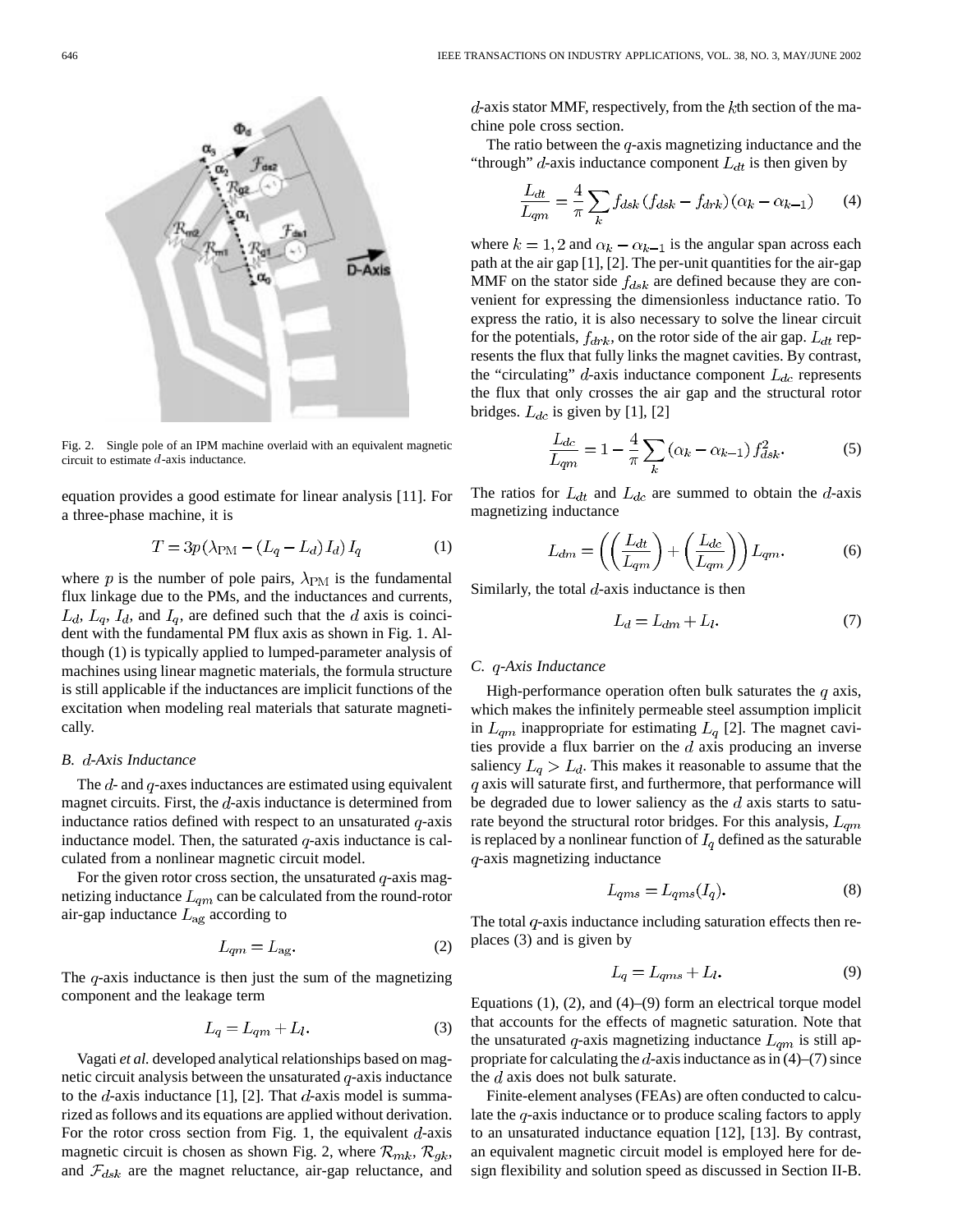

Fig. 3. Single pole of an IPM machine overlaid with an equivalent magnetic circuit to estimate the saturating q-axis inductance.

The following paragraphs describe the method used to estimate the saturated  $q$ -axis inductance from the 15-element equivalent magnetic circuit shown in Fig. 3. There are three rotor yoke reluctances  $\mathcal{R}_{ry1}$ ,  $\mathcal{R}_{ry2}$ , and  $\mathcal{R}_{ry3}$  which model the core flux paths. The flux through each of these paths is assumed to flow separately through the three corresponding linear air-gap reluctances  $\mathcal{R}_{g1}, \mathcal{R}_{g2}$ , and  $\mathcal{R}_{g3}$ . Similarly, the stator coil excitation and tooth reluctances are modeled by the three corresponding parallel paths consisting of an MMF source  $\mathcal{F}_{qs1}, \mathcal{F}_{qs2}, \text{or } \mathcal{F}_{qs3}$ and series reluctance  $\mathcal{R}_{st1}$ ,  $\mathcal{R}_{st2}$ , or  $\mathcal{R}_{st3}$ . Finally, the stator back iron is modeled by three more reluctances  $\mathcal{R}_{syl}$ ,  $\mathcal{R}_{syl}$ , and  $\mathcal{R}_{sy3}$ .

Each nonlinear reluctance representing the segments of the stator and rotor core  $\mathcal{R}_i$  is defined by

$$
\mathcal{R}_i = \frac{\mathcal{F}_i}{\Phi_i(\mathcal{F}_i)} = \frac{l_i}{\mu(B_i) A_i}
$$
(10)

where  $\mathcal{F}_i$  is the MMF drop across, and  $\Phi_i(\mathcal{F}_i)$  is the flux through the  $i$ th section of the core. The linear air-gap reluctance elements are given by

$$
\mathcal{R}_{gk} = \frac{g'}{\mu_o \left(\alpha_k - \alpha_{k-1}\right) r_{ag} l} \tag{11}
$$

where  $r_{\text{ag}}$  is the air-gap radius, l the active machine length,  $q'$ is the equivalent air gap that accounts for the permeance effects of the stator slotting [11],  $k = 1, 2, 3$ , and  $\alpha_k - \alpha_{k-1}$  is the angular span across each path at the air gap.

As shown in (10), the *i*th section reluctance  $\mathcal{R}_i$  can be estimated from an equivalent cross-sectional area  $A_i$  and length  $l_i$  for each section represented by the magnetic circuit. Fig. 4 shows the approximate line lengths and per-unit depth areas for the example IPM machine cross section of Fig. 1. The nonlinear core material magnetization characteristic is given by a tabular permeability function  $\mu(B_i)$ .



The three stator MMF source elements  $\mathcal{F}_{qsk}$  are calculated from the average MMF across each path produced by the equivalent sinusoidal stator MMF wave with fundamental rms amplitude  $\mathcal{F}_{s1}$ 

$$
\mathcal{F}_{qsk} = \frac{1}{\alpha_k - \alpha_{k-1}} \int_{\alpha_{k-1}}^{\alpha_k} (\mathcal{F}_{s1} \sin \alpha) d\alpha.
$$
 (12)

This model neglects stator saliency.

Careful selection of the  $A_i$  and  $l_i$  values is necessary to produce a reasonably accurate  $q$ -axis inductance prediction. The geometry is such that the physical value of these parameters can change value significantly from point to point along any particular flux path in the *i*th section represented by  $\mathcal{R}_i$ . This is particularly true for the rotor yoke elements. Using a combination of reasonable limits on the magnet cavity geometries the  $A_i$  and  $l_i$  values can be approximated by average values in each section of the rotor. Such limits include forcing the narrowest cross-sectional area on the "ry3" rotor yoke to be on the  $d$ -axis symmetry line, and forcing the two magnet cavities to be near to parallel.  $\mathcal{R}_{\text{rv3}}$ , in particular, is estimated by ignoring the beginning and ending thirds of the path and only calculating  $A_{\rm{rv3}}$ and  $l_{\text{rv3}}$  where the cross-sectional area is smallest between the magnet and the rotor inner radius. The particular orientation of the stator teeth with respect to the rotor features is ignored. The flux entering the teeth is treated by scaling with respect to the slot pitch fraction  $\lambda_t$  as indicated in Fig. 4.

For a given stator excitation current, the nonlinear network equations are solved iteratively for the unknown  $\Phi_i$  and  $\mathcal{F}_i$ . A piecewise-constant air-gap flux can then be constructed from the three parallel rotor flux solutions  $\Phi_{\text{ry1}}$ ,  $\Phi_{\text{ry2}}$ , and  $\Phi_{\text{ry3}}$ . The  $q$ -axis inductance is calculated by Fourier analysis of the piecewise-constant air-gap flux, the given current excitation, and the known winding parameters.

This methodology is further illustrated in the following figures. Table I shows the machine specifications that were analyzed and that match the geometry shown in Fig. 1.

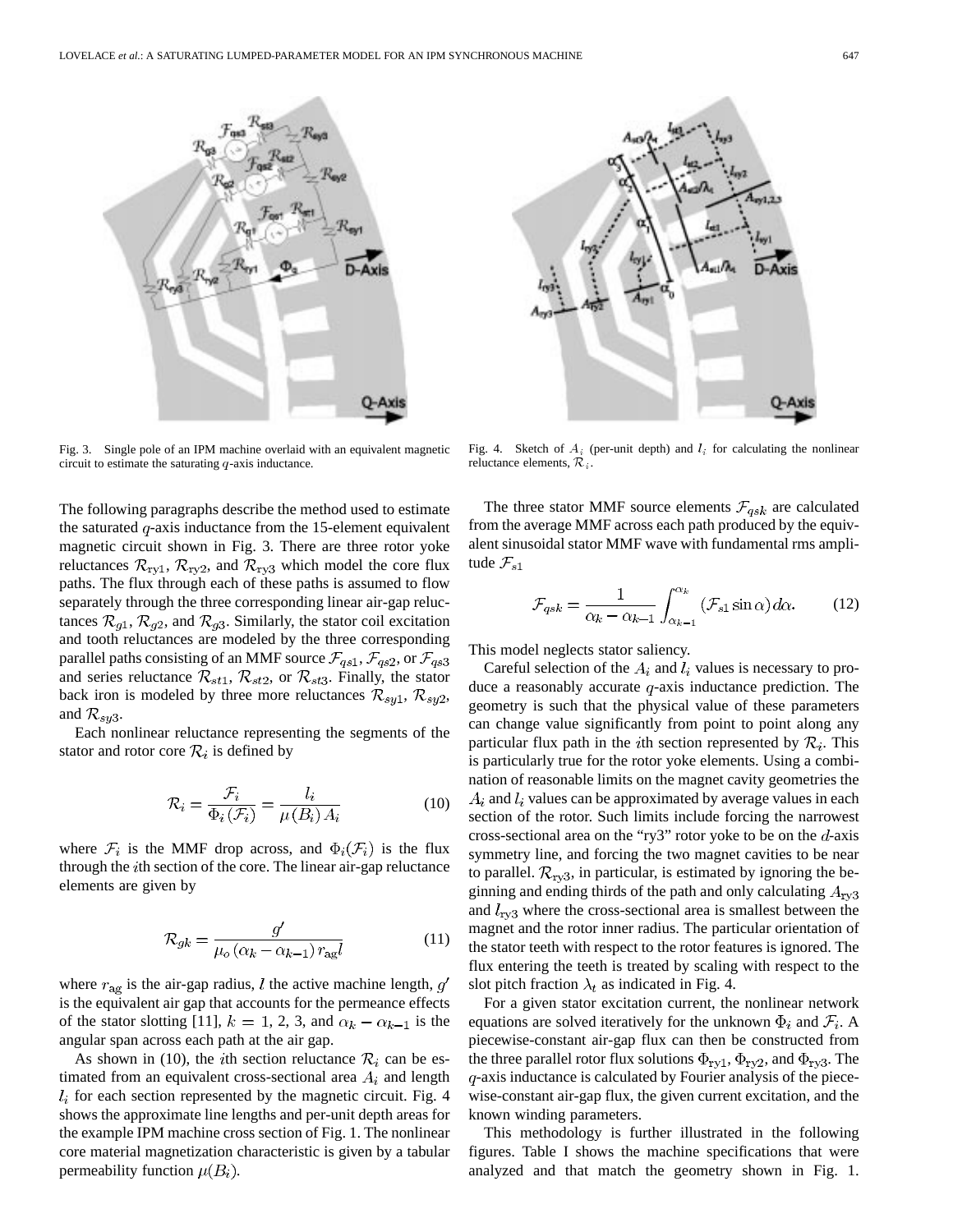

TABLE I IPM MACHINE SPECIFICATIONS

Fig. 5. (a) Fundamental and magnetic circuit element MMF stator excitation. (b) Resulting magnetic circuit element air-gap flux density and associated fundamental air-gap flux density.

Fig. 5(a) shows the fundamental stator source MMF wave over a half-pole section and its decomposition into the three MMF source elements  $\mathcal{F}_{qsk}$  for a given current excitation. Fig. 5(b) shows solutions for the air-gap flux  $\Phi_{gk}$  in each parallel path of the nonlinear model for the given excitation. The Fourier-calculated fundamental flux is also shown. Fig. 6 shows the relative degree of saturation in each of the parallel rotor circuit elements as the excitation is increased.

It is worth noting here that the information conveyed by Fig. 6 illustrates the power of the lumped-parameter modeling beyond just speed of design analysis. From such views, design modifications can be made with some intelligence. For example, since the onset of magnetic saturation for a high-performance electrical steel (M19 is used in this analysis) occurs in the range 1.8–2.1 T it is observed that the "ry2" section is heavily saturated while the other rotor sections are not. Although the "ry1" and "ry3" sections appear to magnetically saturate, the flux is simply being limited by the relative reluctance of the different magnetic circuit paths in the nonlinear network. As such, there may be some material utilization benefit to shrinking the "ry1" and "ry3" sections and increasing the cross-sectional size of the "ry2" section.

## *D. PM Flux*

The PM flux linkage parameter  $\lambda_{\rm PM}$  is calculated from a linear magnetic circuit model similar to that used to estimate



Fig. 6. Average flux density in each rotor yoke reluctance element as the stator excitation is increased.



Fig. 7. Linear circuit model used to calculate the fundamental permanent magnet flux produced on the  $d$  axis.

 $L_d$  [1]. Fig. 7 shows the corresponding equivalent circuit model where the PM layers are modeled as flux sources with parallel reluctance, and the structural rotor bridges are represented by saturated flux sources. The PM sources are given by the magnet remanence  $B_r$ . The rotor bridge sources are in the direction that reduces the overall air-gap flux acting as a leakage path within the rotor. It is assumed that the bridges saturate to an effective constant value  $B_s$ .

The magnet layer reluctance elements are given by

$$
\mathcal{R}_{mk} = \frac{h_{mk}}{\mu_0 A_{mk}}\tag{13}
$$

where the cross-sectional areas are

$$
A_{mk} = l_{mk}l\tag{14}
$$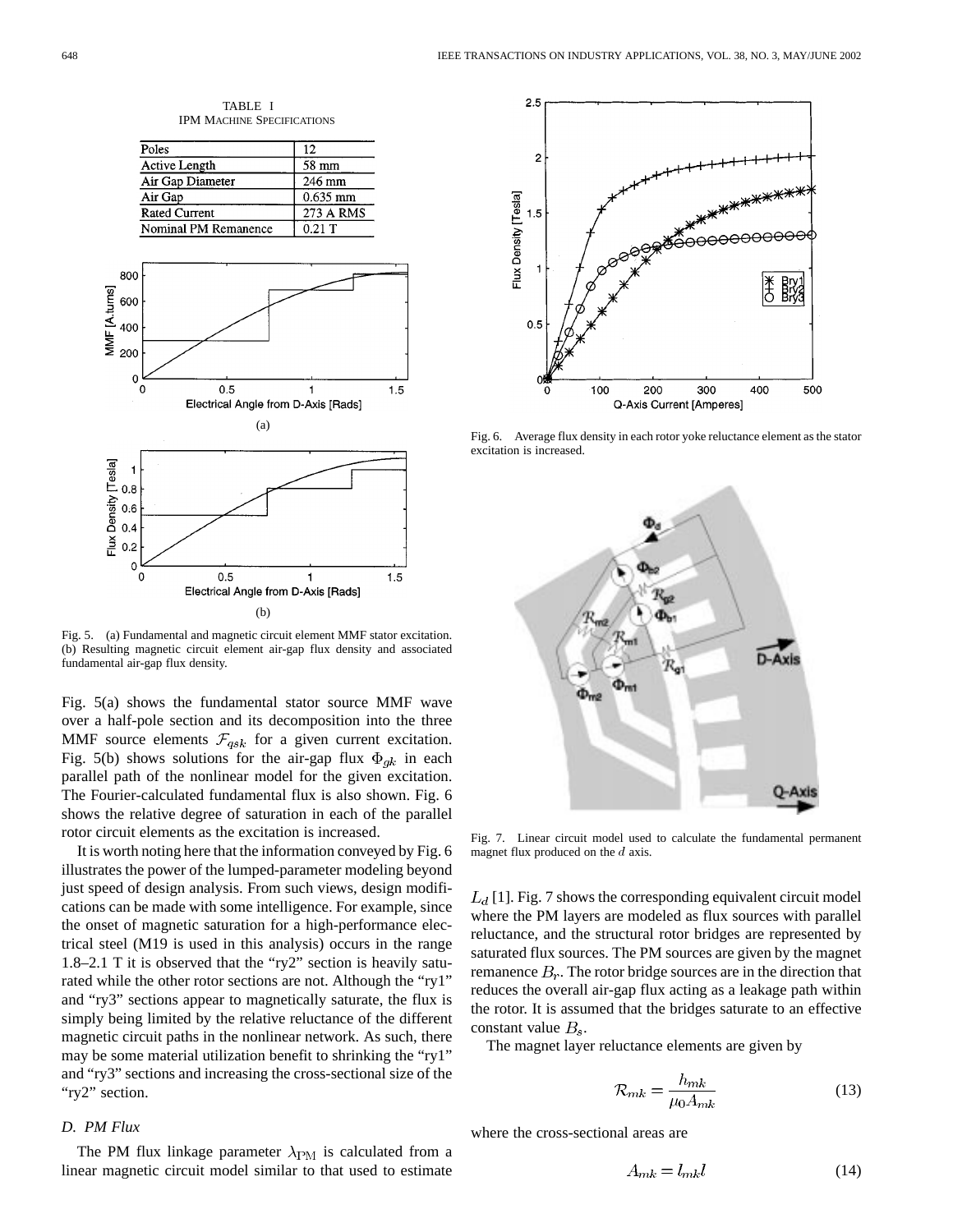

Fig. 8. Permanent-magnet air-gap flux density calculated from the  $\lambda_{\rm PM}$  linear magnetic circuit model and the resulting fundamental component.

where  $l_{mk}$  is the average length from tip to tip,  $h_{mk}$  is the thickness of the kth magnet layer, and  $k = 1, 2$ . The cross-sectional areas of the bridges are

$$
A_{bk} = h_{bk}l\tag{15}
$$

where  $h_{bk}$  is the thickness of the kth bridge.

After analyzing the linear system for the flux through each of the air-gap circuit branches and rearranging terms, the flux density in each branch can be written as

$$
B_{gk} = \frac{A_{reqk}B_r + A_{seqk}B_s}{A_{gk}}\tag{16}
$$

where

$$
A_{req1} = \frac{h_{m2}R_{g2} + h_{m1}(\mathcal{R}_{g1} + \mathcal{R}_{g2})}{\mu_0(\mathcal{R}_{m2}\mathcal{R}_{g2} + (\mathcal{R}_{m2} + \mathcal{R}_{g2})(\mathcal{R}_{m1} + \mathcal{R}_{g1}))}
$$
  
\n
$$
A_{req2} = \frac{h_{m2}(\mathcal{R}_{m1} + \mathcal{R}_{g1}) - h_{m1}\mathcal{R}_{m2}}{\mu_0(\mathcal{R}_{m2}\mathcal{R}_{g2} + (\mathcal{R}_{m2} + \mathcal{R}_{g2})(\mathcal{R}_{m1} + \mathcal{R}_{g1}))}
$$
  
\n(17)

(18)  
\n
$$
A_{\text{seal}} = -\frac{\mathcal{R}_{m1}(\mathcal{R}_{m2} + \mathcal{R}_{g2})A_{b1} + \mathcal{R}_{m2}\mathcal{R}_{g2}A_{b2}}{\mathcal{R}_{m1}(\mathcal{R}_{m1} + \mathcal{R}_{m2})A_{b1} + \mathcal{R}_{m2}\mathcal{R}_{g2}A_{b2}} \tag{18}
$$

$$
\mathcal{R}_{m1} \mathcal{R}_{m2} \mathcal{R}_{g2} + (\mathcal{R}_{m1} + \mathcal{R}_{g1}) (\mathcal{R}_{m2} + \mathcal{R}_{g2})
$$
  

$$
\mathcal{R}_{m1} \mathcal{R}_{m2} A_{b1} - \mathcal{R}_{m2} (\mathcal{R}_{m1} + \mathcal{R}_{g1}) A_{b2}
$$

$$
A_{seq2} = \frac{\mu_{m1} \mu_{m2} \mu_{b1} \cdots \mu_{m2} (\mu_{m1} + \mu_{g1}) \mu_{b2}}{\mathcal{R}_{m2} \mathcal{R}_{g2} + (\mathcal{R}_{m1} + \mathcal{R}_{g1}) (\mathcal{R}_{m2} + \mathcal{R}_{g2})}.
$$
 (20)

 $\lambda_{\rm PM}$  is then determined by Fourier analysis of the piecewiseconstant air-gap flux estimate and the known stator winding constants. Fig. 8 shows the resultant air-gap flux in each element. The calculated fundamental air-gap flux density is overlaid.

#### III. INDUCTANCE AND TORQUE PREDICTIONS

To validate the model, the predictions are compared to FEA estimates for a candidate IPM machine design. A comparison of the inductances and electromagnetic torque estimates from



Fig. 9. Comparison of  $q$ - and  $d$ -axes inductance calculations by FEA and lumped-parameter models (LPM).



Fig. 10. Comparison of electromagnetic torque calculation by FEA and lumped-parameter model versus torque angle with constant rms phase current.

FEA and the lumped-parameter model are shown in Figs. 9 and 10. Ansoft's Maxwell 2D software was employed for the FEA results. Although only one example is shown, similar results have been achieved for a number of designs that have two PM layers in the rotor.

Both the  $q$ -axis and  $d$ -axis inductance calculations shown in Fig. 9 agree nearly perfectly for the two methods: FEA and lumped-parameter modeling. The FEA  $d$ - and  $q$ -axes inductances were calculated from the known winding characteristics and the stored energy in the mesh solutions for stator excitation on the  $d$ - and  $q$ -axes, respectively. Note the inflection in the  $q$ -axis inductance curve for very low currents. This corresponds to an inflection in the BH curve for the material, M19 steel for this case. For the range of current shown in the figure the total saliency ratio goes from a peak of 5.4 down to 3.1 at higher  $q$ -axis current. Although this is lower than other reported synchronous reluctance saliency ratios (up to a ratio of 8 for this structure), it should be noted that the machine studied here has a higher pole count, and it is analyzed with a saturating model, both of which contribute to a lower overall saliency ratio [1], [2].